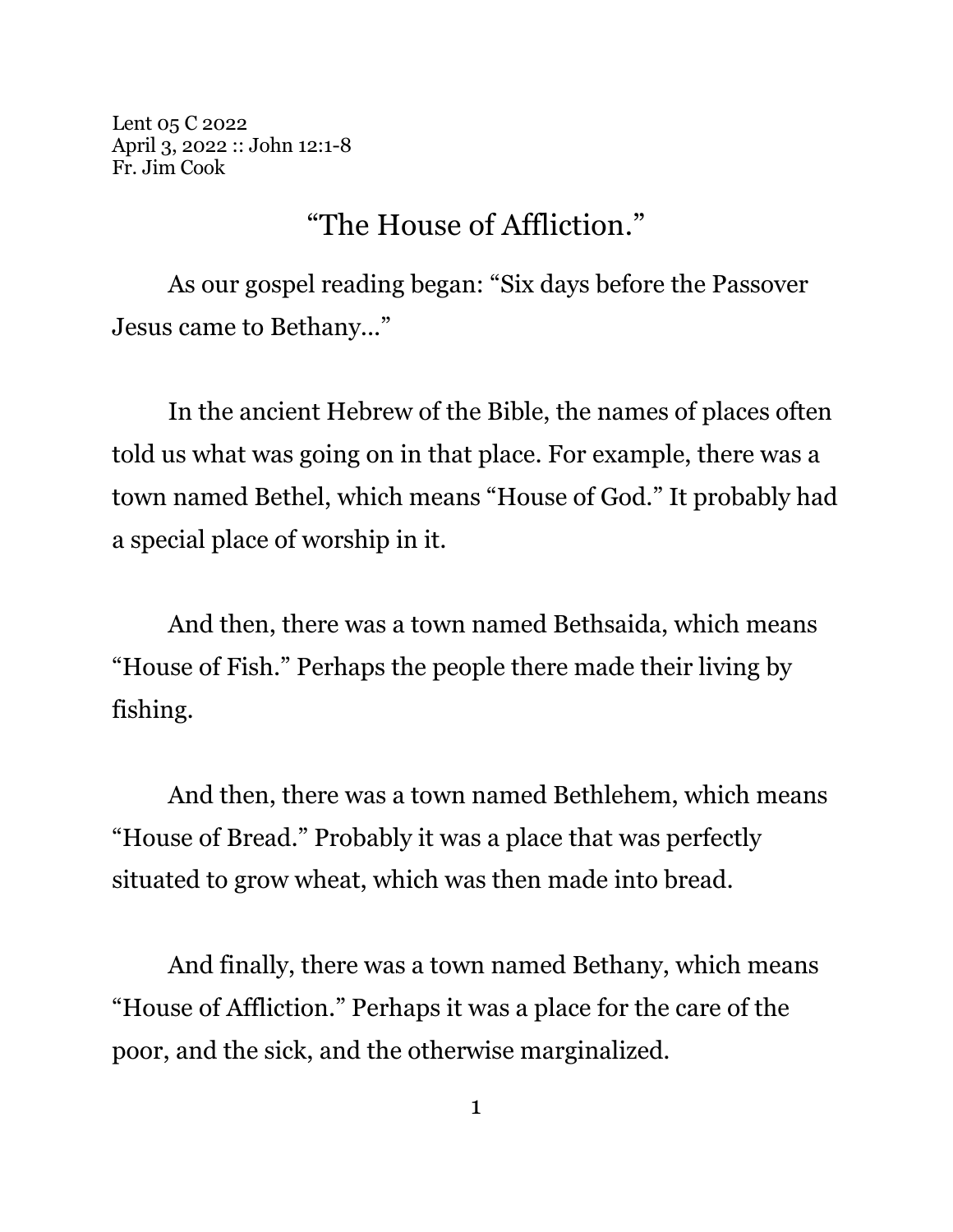And so, "six days before the Passover," but only two days before he enters Jerusalem for the last time, "Jesus (and apparently *some* of his disciples) came to Bethany..."

Bethany was the home of Mary, Martha, and Lazarus, who were close friends with Jesus. Back in Chapter 11 of John's gospel, when Lazarus was sick and dying, it was Jesus to whom Mary and Martha reached out. We all know the story: Jesus arrived days *after* Lazarus had died, and was already entombed. But Jesus raised him from the dead, and restored Lazarus to his family.

But now, in Chapter 12, Lazarus is doing just fine; he's up and about, and enjoying the company. Martha is doing her usual thing, prepping and serving. And Mary's still sitting at Jesus' feet.

At some point in the story, Mary slips out of the room, only to return with a quantity of extremely expensive scented oil. And before anyone can react, she pours it over Jesus' feet, massaging it in with her hands, and drying his feet with her hair. It was an act of such profound love and intimacy — and done in front of everyone — that it's no surprise that Judas would object. "Why wasn't this perfume sold ... and the money given to the poor?"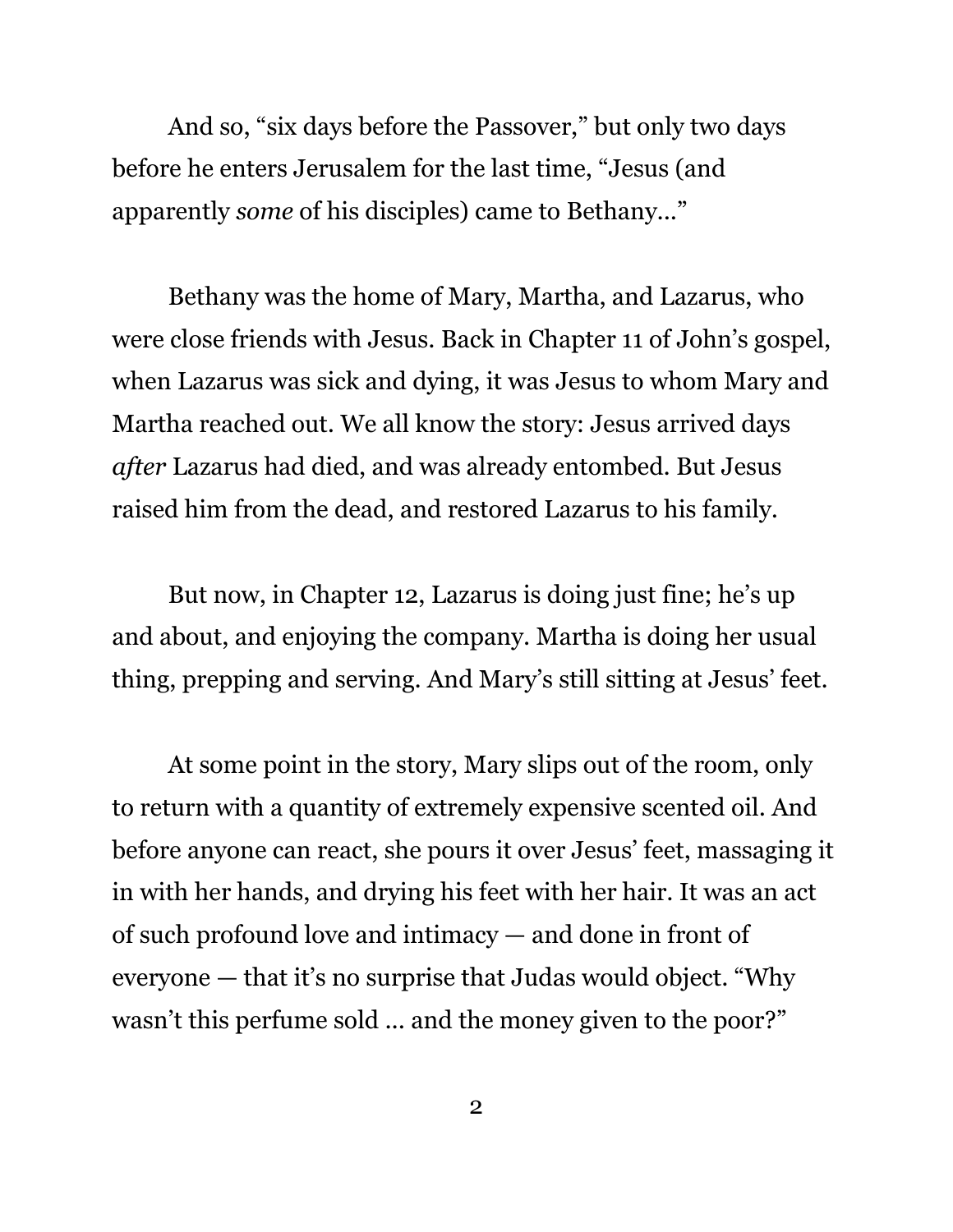And it's at this point in the story, where we can do one of two things. We can zoom in, and explore the characters of Mary and Judas, and think about which one behaved in a way that was more pleasing to Jesus, as a way of reminding ourselves to do better.

Certainly, a good long look at what's wrong with Judas's objection, could be the thing that nudges us to examine ourselves. I mean, Judas misrepresents the content of his heart, and I think that, sometimes, so do we. That could be a fruitful path to follow.

It could also be helpful to think about the costliness of Mary's offering; I mean, she definitely goes above and beyond, and she does it for love. And those are two things that I am more likely to *tell* myself that I am doing, rather than *actually* doing. There could be some value in that course of study.

However, rather than zooming in, on the characters in our gospel reading, we could zoom out, and look at our gospel reading as a story about a place called Bethany — a place called House of Affliction — and see how the good news is being proclaimed in that setting. What would that line of inquiry look like?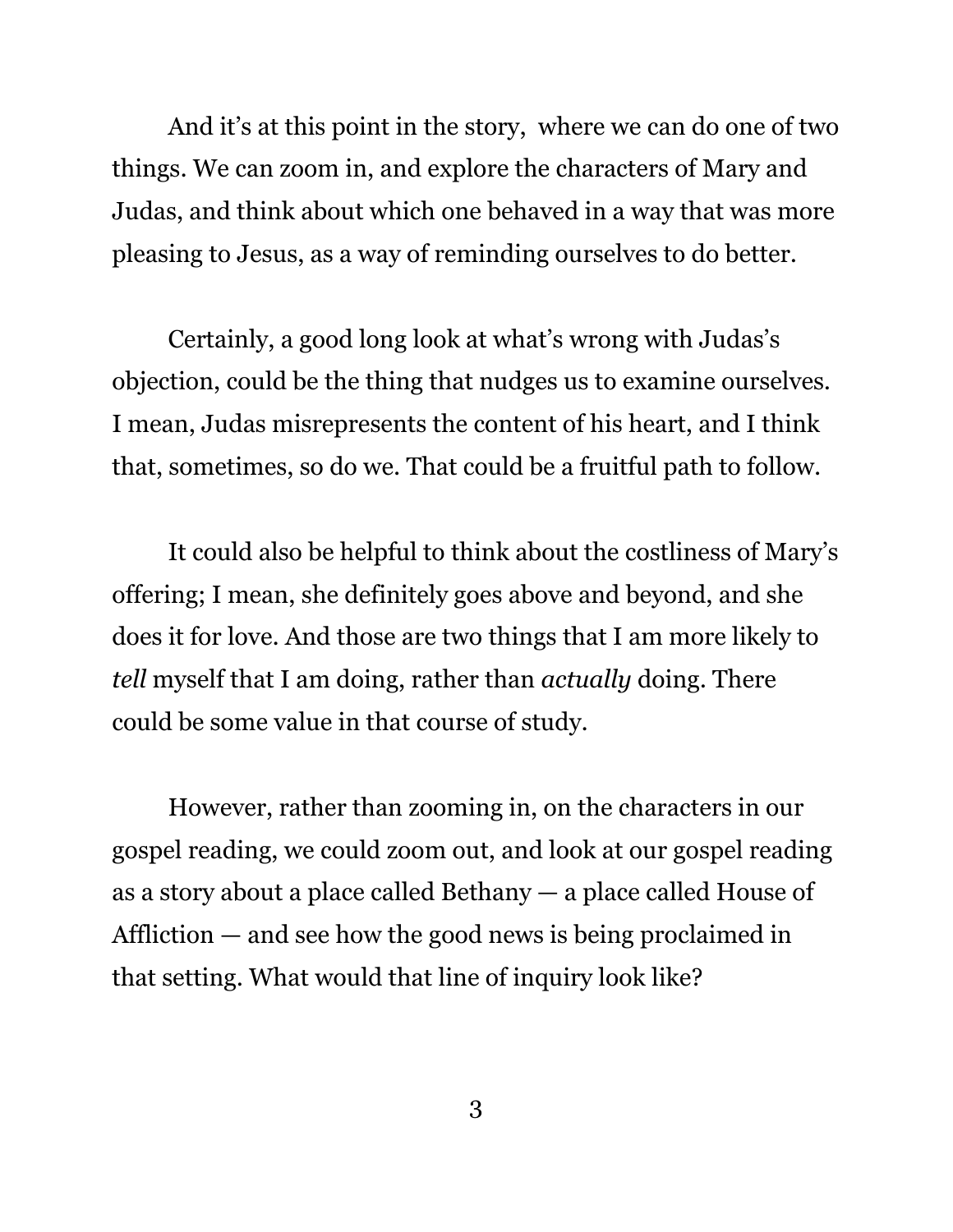Well, in that case, what we see is that, at the beginning of Holy Week (in Jesus's time line), we find Jesus in a household where there is both devotion *and* dissent. Where there is Sabbath rest *and* ongoing ministry. Where there is active service *and* relaxed fellowship. And, where there is a celebration of life *and* the preparations for a death. All of this, is going on in one house.

Under one roof, there is a place for Lazarus to bear witness to new his life, while Jesus contemplates his likely and impending death. There is a place for Mary to honor Jesus, while Judas betrays him. In one house, under one roof, hard questions are asked, motives are questioned, and piety and poverty are the topics of conversation.

Does that sound familiar? It should, because that is us! This is a description of the household of God. Think about it. In a matter of days, the Roman Empire and the Jewish religious authorities will join ranks to execute Jesus. And suspecting their collusion, Jesus could be anywhere, doing anything, but he chooses to go to Bethany. He chooses to be with his dear friends. And, because he makes this stop, we are given an opportunity to consider not just who we *are*, but also who we might *become*.

4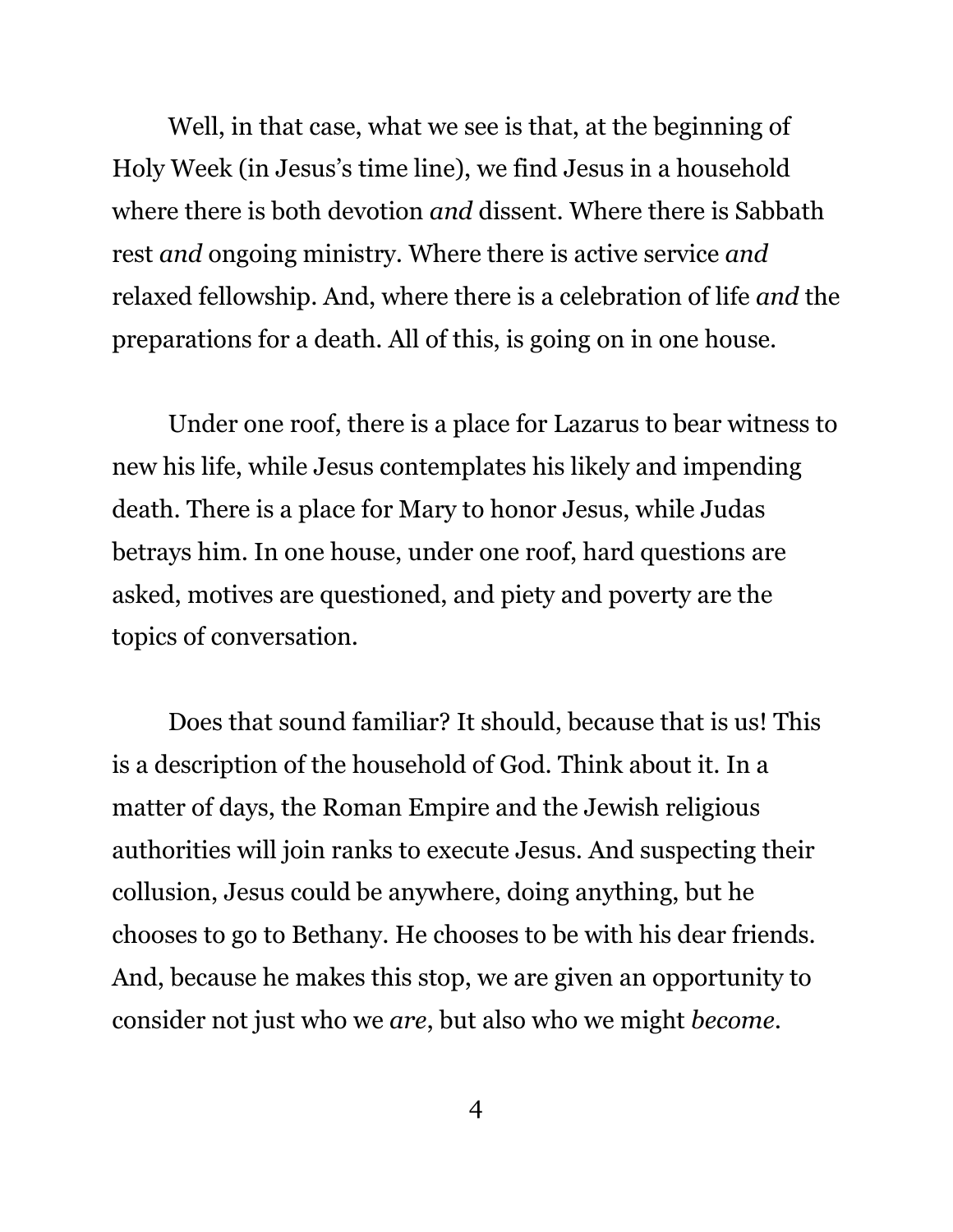Because we too are the people who gather in the name of Jesus. We follow the one who came into this world through Bethlehem, through the House of Bread, and who went out of it through Bethany, through the House of Affliction.

And here's the thing: We who worshiped him in the manger, can now sit at table with the sick and poor. We who have known our faith to be the bread of life, can now visit the places where the leper can live, and the dead can live again. We who received the gift of God in the form of a baby, can now have our hearts opened up to receive the gift of God in the form of a suffering servant.

In one house, under one roof, we will keep the sacraments of love and gratitude, and offer it to Jesus as a sign of our devotion. And if we do that, he just might take our poverty, our afflictions, our disagreements, our not-so-pure motives, our sin, and our inability to get out from under the weight of death, and he will bless them. And if we're willing, he will transform us into a healing oil, that is poured out upon the wounds of the world.